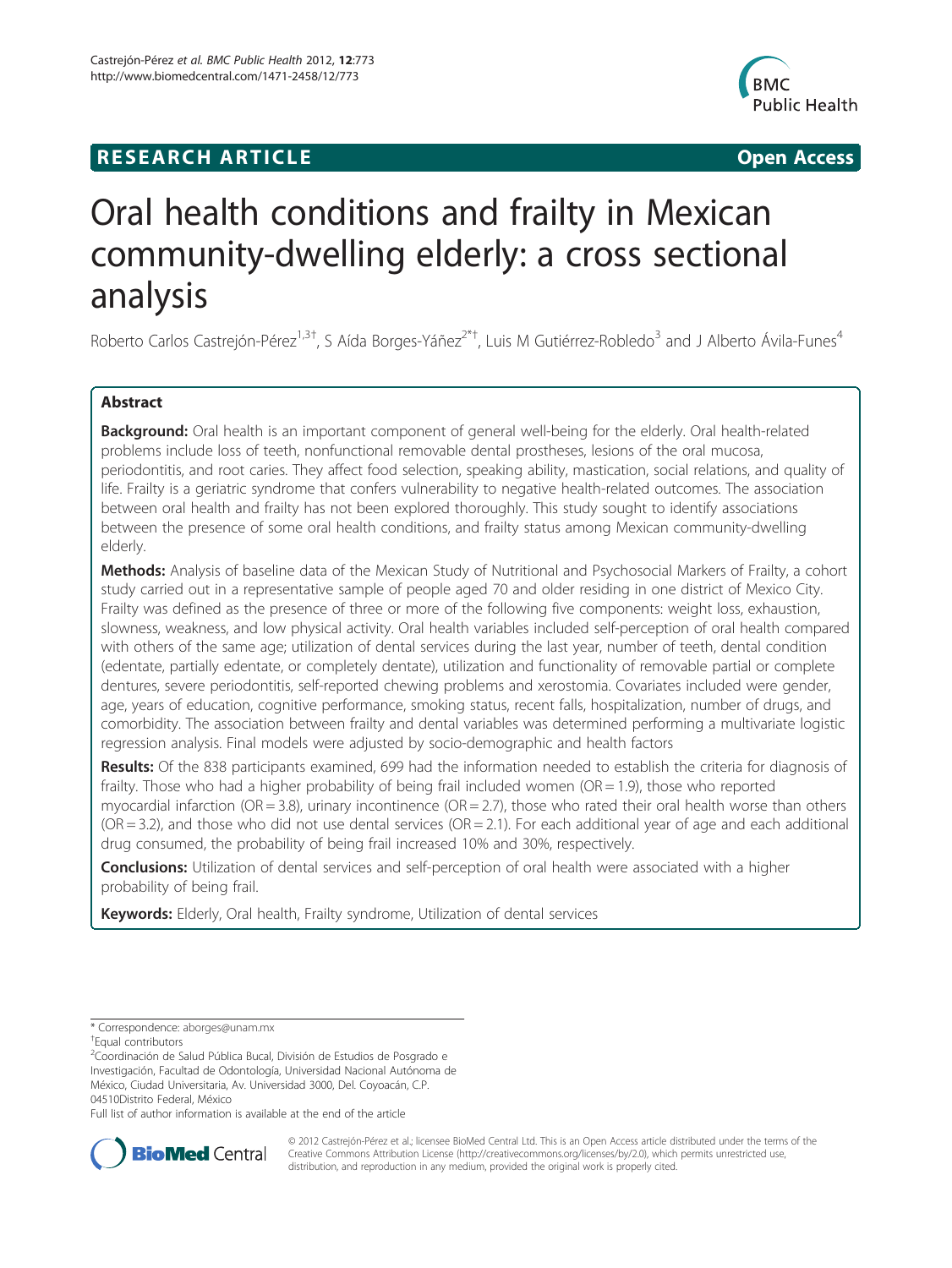## **Background**

The mouth and its associated structures participate actively in protective and biological functions, and are essential for social activities [\[1](#page-10-0)-[3\]](#page-10-0). The aging people experience a wide variety of oral health problems, such as loss of teeth, edentulism, periodontitis, coronal and root caries, oral mucosal lesions, utilization of nonfunctional dental prostheses (either partial or complete), xerostomia, and chewing problems, among others [[4-8](#page-10-0)]. These problems begin earlier in life and can promote a decline in general health because reduced nutrient intake, pain, and low quality of life [[4,9-16](#page-10-0)].

Dental problems in the elderly are associated with modifications in food selection, changes in nutrient intake [[6,7](#page-10-0),[10,13,17,18](#page-10-0)], chronic conditions such as diabetes [[19](#page-10-0)], and with cardiovascular problems [[20-22\]](#page-10-0). Oral health problems can be considered chronic diseases because their prevalence and duration; besides, risk factors are common with those of other chronic diseases, such as diabetes or cardiovascular problems [[2](#page-10-0),[6,13,23-25\]](#page-10-0).

Frailty syndrome is characterized by decreased resilience and physiological reserves, and is generally associated with an increased risk for disability, dependence, falls, hospitalization, and death [[26-29\]](#page-10-0). Frailty results from excessive demands imposed on a system with a diminished capacity [[30,31](#page-11-0)]; its prevalence ranges from 3–30% in people ≥65 years old [[26](#page-10-0),[30](#page-11-0),[32](#page-11-0),[33](#page-11-0)].

To explain the approaches relating oral health status and the use of dental services with frailty; it is possible to build a four elements model. The first element is related to therapeutic decisions and the use of dental services, the second is focused on the functional ability of the mouth, the third one refers to the psychosocial process of the subject, and the fourth will focus on the cellular and physiological phenomena related with the inflammatory response. These components emerge from the deterioration of oral health due to either caries or periodontal disease, which can lead to the need for dental care [[1-4](#page-10-0)], which may be used or not by the subjects leading to different outcomes affecting functionality and quality of life. Moreover, the first and fourth elements could also participate in both ways, periodontal inflammatory processes contribute to an increase in the levels of local and systemic inflammatory mediators and the increment of inflammation due to metabolic alterations contributes to the development or increased severity of periodontal disease, on the other hand, the reduction of mobility and development of disability or dependence consequence of frailty will affect the utilization of dental services because of problems of accessibility; this situation could contribute to the continuous deterioration of oral health (Figure 1).

It has been reported that the use of complete dentures and reports of chewing problems and loss of teeth are

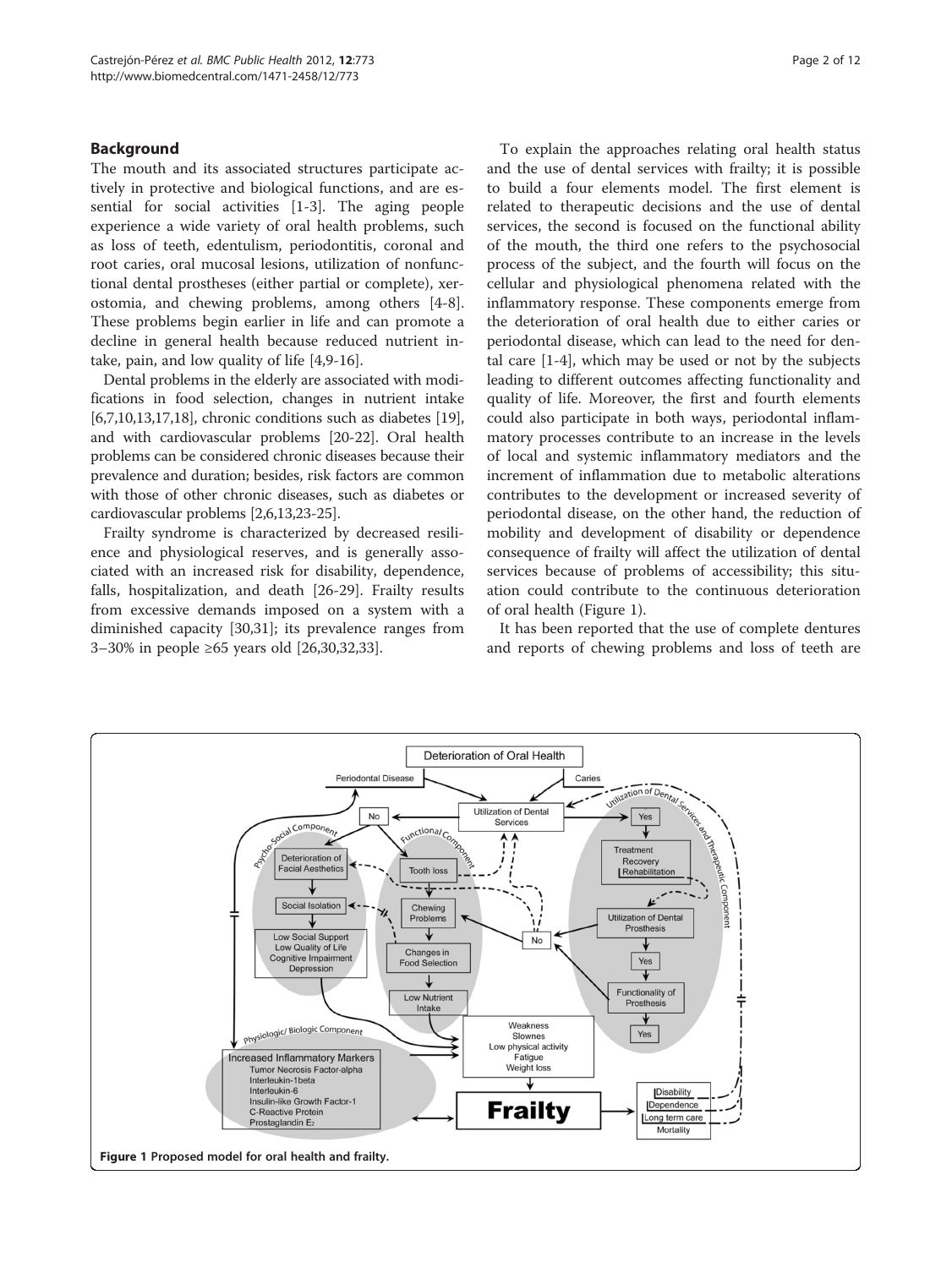associated with fatigue (a component of frailty) and mortality in the elderly [\[34,35](#page-11-0)]. However, associations between other oral health conditions and frailty have not been explored.

The aim of our baseline data analysis was to determine the association between frailty and the presence of oral health conditions such as edentulism, number of teeth present, utilization and/or functionality of removable partial dentures (RPD) or complete dentures (CD), severe periodontitis, xerostomia, self-reported chewing problems, self-perception of oral health, and utilization of dental services during the previous year. The results were adjusted by gender, age, years of education, smoking status, history of myocardial infarction, previous stroke, hypertension, diabetes, osteoporosis, arthritis, urinary incontinence, falls, hospitalization, and number of drugs.

We tested the hypothesis that poor oral health conditions are associated with an increased probability of frailty in community-dwelling elderly.

## Methods

The study sample is a subset of the participants of the Mexican Study of Nutritional and Psychosocial Markers of Frailty (the Coyoacan cohort), a prospective cohort study aiming to evaluate the nutritional and psychosocial determinants of frailty among Mexican communitydwelling elderly, conducted by the Department of Geriatrics of the National Institute of Medical Sciences and Nutrition "Salvador Zubirán" (INCMNSZ) of Mexico in collaboration with the National Institute of Public Health (INSP), the Department of Dental Public Health, the Graduate Studies and Research Division of the Dental School at the National Autonomous University of Mexico (UNAM), the Department of Health of the Government of the Federal District of Mexico, and the National Institute of Geriatrics of the Mexican Ministry of Health.

#### Population

The study population consisted of 33 347 persons who lived independently in the District of Coyoacán, one of the 16 districts of Mexico City. They all received support from the Food Support, Medical Care, and Free Drugs Program, a local government program that serves 95% of elderly aged 70 and older. This district was selected because it was easily accessible and was home to citizens from a wide range of socioeconomic strata.

The sample was chosen by a random sampling procedure, stratified by age and gender, and we ensured a sample size that could reliably estimate a prevalence rate of frailty of at least 14% among participants with  $\alpha = 5\%$ and  $\beta = 20\%$  (n = 1294).

Baseline data were collected during 2008 and 2009 in two stages. During the first stage, an interview was conducted using a standard questionnaire; during the second stage, a clinical (medical and dental) evaluation was carried out. The interview and clinical evaluation were carried out in the participant's home. The study protocol was approved by the Ethical Committee of the INCMNSZ. Each participant signed an informed consent and was free to refuse a specific part of the examination.

#### Variables

Frailty was defined according to the construct derived from the Cardiovascular Health Study [[26\]](#page-10-0) and validated in other studies [\[32,36\]](#page-11-0). Frail persons were identified as having three or more of the five following components: unintentional weight loss, poor endurance and energy, low physical activity, slowness, and weakness. These components were defined as follows:

 $\triangleright$  Weight loss: self-reported weight loss of 5 kg or more in the last 6 months was considered positive for this item.

➢ Poor endurance and energy: Self-report of exhaustion was assessed by two questions from the Center for Epidemiologic Studies-Depression scale (CES-D) [\[37\]](#page-11-0): "I felt that everything I did was an effort" and "I could not get going". Participants were asked: "How often, in the last week, did you feel this way?" and the answer was quoted as follows:  $0 =$  rarely or none of the time:  $1 =$ some or a little of the time:  $2 =$ a moderate amount of the time; or  $3 = \text{most of the time.}$ Participants answering "2" (a moderate amount of the time) or "3" (most of the time) to either of these two questions were considered as frail for this criterion.  $\triangleright$  Low physical activity: The Physical Activity Scale for the Elderly questionnaire (PASE) [[38\]](#page-11-0) was used to assess physical activity. Participants who scored in the lowest quintile adjusted for gender were categorized as frail for the low physical activity criterion. ➢ Slowness: A response "yes" or "can't do" to any of the following questions was used to estimate slowness: Because of a health problem, "do you have difficulty walking one block?" or "do you have difficulty with climbing several flights of stairs without resting?" ➢ Weakness: participants who answered "yes" to the question Because of a health problem, "do you have difficulty with lifting or carrying objects weighting over 5 kg, like a heavy bag of groceries?" were categorized as frail for this criterion.

#### Oral health variables

Number of teeth. (0–32 teeth): Number of natural teeth present in the mouth.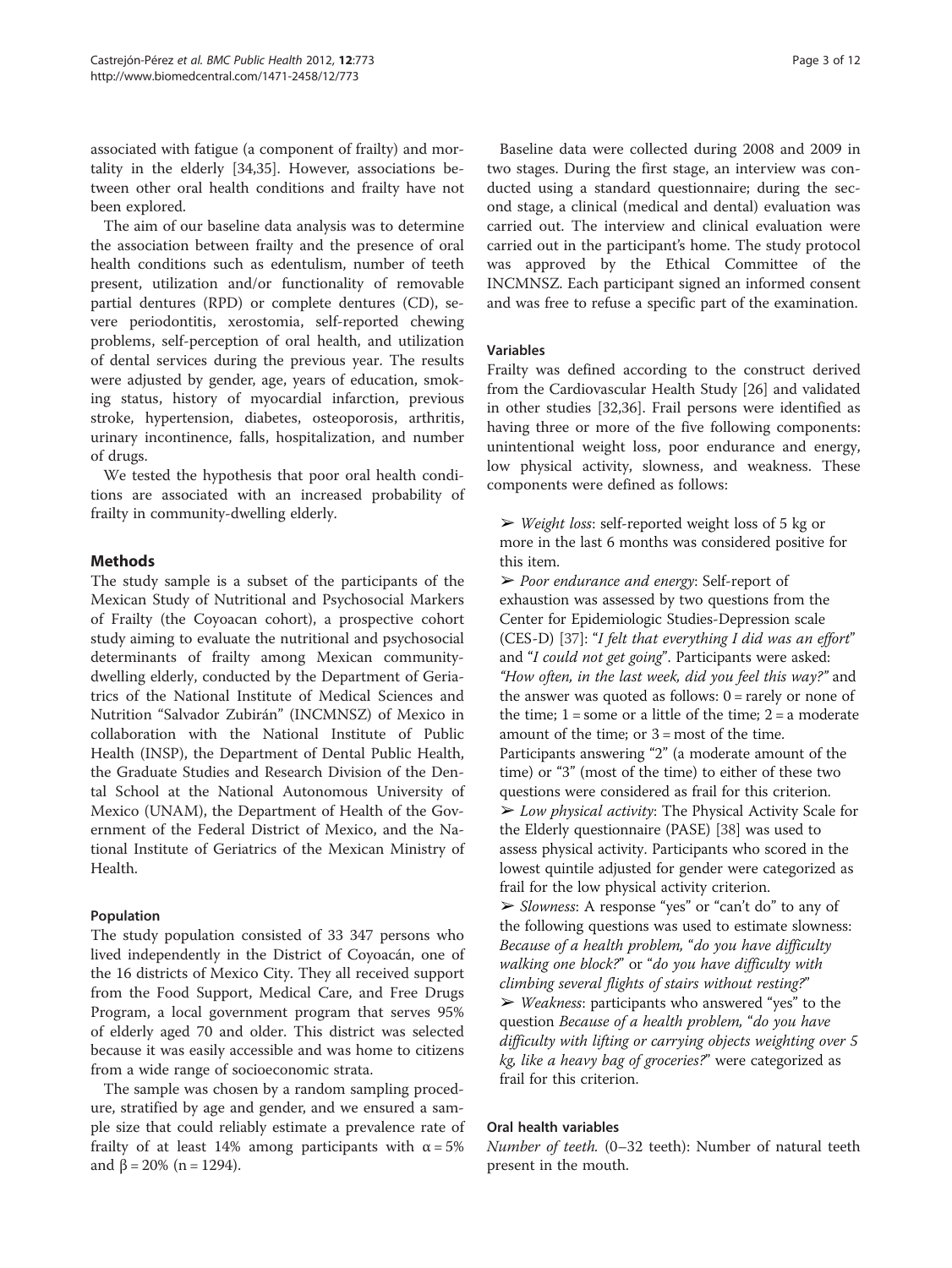<span id="page-3-0"></span>Dental condition (edentulism/partial edentulism/completely dentate): Edentulism is defined as the absence of all natural teeth; partial edentulism is defined as having one to 24 natural teeth; completely dentate is defined as having  $\geq$  25 teeth [\[39\]](#page-11-0).

Utilization of removable partial dentures (RPD) or complete dentures (CD) (Yes/No): Determined during the clinical examination. Participants were asked to show their RPD or CD to the examiner; both those who were using dentures at the time of the evaluation and those who showed but did not use them were classified as denture users.

Functionality of Removable Partial Dentures or Complete Dentures (Functional/Nonfunctional): Evaluation of the stability, retention, occlusion, extension, and integrity of the dental prosthesis, as proposed by Ettinger [[40\]](#page-11-0). Dentures failing in one or more of the above criteria were considered nonfunctional. Prostheses were also considered nonfunctional when the subjects expressed that they did not wear their removable prostheses regularly.

Severe periodontitis (Yes/No): Periodontitis status was evaluated using a modified version of the Periodontal Screening and Recording Index (PSR) [\[41](#page-11-0)]; we measured the clinical attachment loss of periodontal ligament by probing six sites per tooth (distobuccal, midbuccal, mesiobuccal, mesiolingual, midlingual, and distolingual) on all teeth present in the mouth, recording the highest PSR score on each tooth. We classified each participant according to the following criteria: Severe periodontitis was defined as having at least one tooth with a PSR score of 3 (3.5–5.5 mm of attachment loss) and furcation involvement or gingival recession of ≥3.5mm, or at least one tooth with a PSR score of 4 (>5.5 mm of attachment loss); the absence of severe periodontitis was defined by all teeth having PSR scores of 0 thru 3 (0–5.5 mm of attachment loss) without furcation involvement or gingival recession.

The following variables were assessed during the interview: self-perception of oral health compared with other persons of the same age (Better/Equal/Worse), utilization of dental services during the last year (Yes/No), xerostomia (Yes/No), and self-reported chewing problems (Yes/ No).

## Covariates

The following socio-demographic and health variables were collected by interview: age, gender, education level (years), current and past smoking (Yes/No); cognitive impairment as evaluated by the Mini-Mental State Examination (MMSE)  $(≤18/19-30)$  [[42](#page-11-0)]; urinary incontinence (Yes/No); falls three times or more in the previous 12 months (Yes/No); hospitalization in the previous 12 months (Yes/No), and the number of medications per day.

The presence or absence of six self-reported diseases was interrogated for their relationship with dental conditions and frailty: myocardial infarction, stroke, hypertension, diabetes, osteoporosis, and arthritis.

#### Interview

The interview was completed by 86.9% of the study sample  $(n = 1124)$ ; 24 persons could not be reached, 37 refused to participate, 18 were deceased, and the remaining 91 did not participate for other reasons. The interviews were performed by trained and standardized interviewers (Figure 2).

#### Clinical evaluation

The participants were visited by an interdisciplinary team, consisting of a physician, a nutritionist, and a dentist. The subjects underwent a comprehensive geriatric health evaluation including examination of functional status, pharmacological treatments, physical performance, nutritional status and oral condition.

The oral evaluation included determination of the number of teeth present in the mouth, dental condition, use and functionality of RPD and CD, and presence of severe periodontitis. The dentists who carried out this evaluation were students of the dental school at UNAM; they were previously standardized in periodontal evaluation (Kappa = 0.7) and evaluation of the functionality of RPD and CD (Kappa = 0.9). The clinical evaluation was performed with artificial light, a dental mirror (#5), and

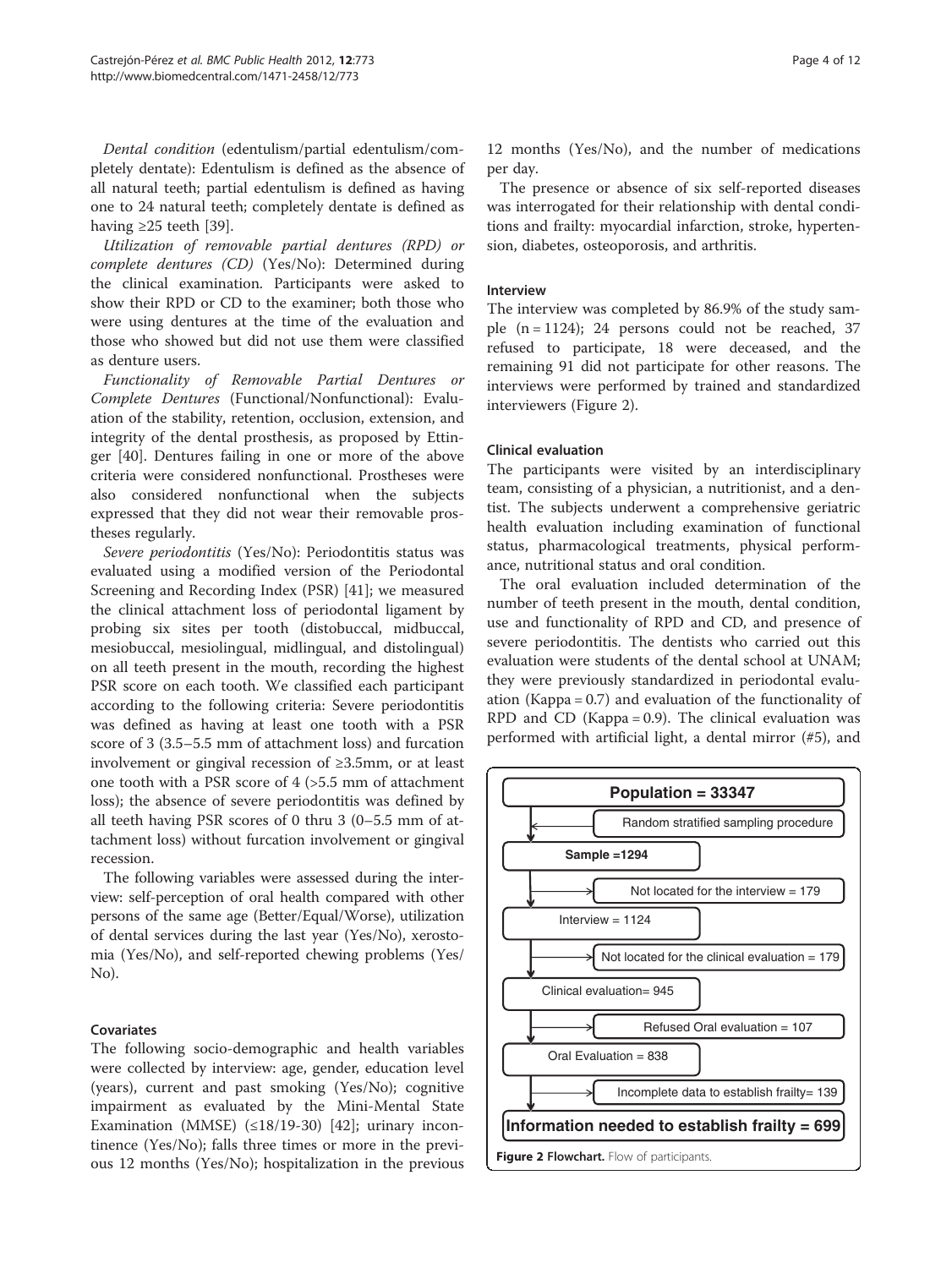a periodontal probe (CP11.5B, Hu-Friedy®), which had been previously sterilized; infection control procedures were strictly followed.

The overall clinical evaluation was completed by 945 subjects, and 107 subjects refused the oral evaluation; 74.5% (838/1124) of participants completed both the interview and the oral clinical evaluation (Figure [2](#page-3-0)).

## Analysis

Variables were described using frequencies and proportions or arithmetic means and standard deviations (SD) when appropriate. Univariate analyses testing oral health conditions (and covariates) with frailty status were carried out using chi-squared test for categorical data (selfrated oral health compared with others, xerostomia, dental condition, periodontitis, and utilization and functionality of RPD and/or CD), estimating the odds ratio when appropriate. Student's t test for independent groups were also performed.

A binary logistic regression model was used, employing frailty status as the dependent variable and the dental variables (perception of oral health compared with others, utilization of dental services during the previous year, xerostomia, report of chewing problems, number of teeth, and severe periodontitis) as independent variables. We also included interactions between history of smoking and severe periodontitis, diabetes and hospitalization, diabetes and hypertension, diabetes and severe periodontitis, diabetes and number of teeth present, myocardial infarction and hypertension, myocardial infarction and hospitalization, and hypertension and hospitalization. Utilization and functionality of RPD and CD were excluded because of their collinearity with the number of teeth. Socio-demographic and medical covariables identified as statistically significant in the univariate analysis were also included. The final model was determined by performing a backward variable selection procedure.

A p-value of 0.05 was used as the threshold for statistical significance, and 95% confidence intervals (95% CI) were estimated when appropriate. SPSS software for Windows (SPSS Inc., Chicago, IL, version 19) was used to perform all statistical tests.

## Results

The overall mean age was  $77.9 \pm 6.3$  years;  $53.2\%$  $(n = 372)$  were women; 67.6%  $(n = 221)$  of men were married, and  $51.3\%$  (n = 191) of women were widowed; men had completed more years of schooling (mean = 7.9  $\pm$  5.8) than women (mean = 6.7  $\pm$  5.0; p < 0.01).

The prevalence of frailty was  $15.0\%$  (n = 105), with 12.2% (n = 40) prevalence among men and 17.5% (n = 65) prevalence among women.

The mean number of teeth present was  $10.7 \pm 9.2$ , with a 23.5% ( $n = 197$ ) prevalence of edentulism; 9.1% of the participants (n = 76) had  $\geq$  25 teeth. The utilization of RPD and/or CD among edentate or partially dentate subjects was 61.9% (n = 472); of these, 67.6% (n = 319) of RPDs and CDs were not functional. The prevalence of severe periodontitis was  $8.9\%$  (n = 57) among subjects who were partially or completely dentate (Table [1](#page-5-0)).

Among all subjects, 23.8% suffered from cognitive impairment; 19% suffered from urinary incontinence; 8.4% had suffered ≥3 falls in the previous year; 49.8% reported former or current smoking; 11.1% were hospitalized during the previous year; 8.4% had suffered myocardial infarction; 3.9% had suffered a stroke; 55.3% had hypertension; 21.5% were diabetics; 13.6% reported having osteoporosis; 15.6% had arthritis; and the mean number of drugs taken daily was  $2.75 \pm 2.2$ .

No significant differences were found in the prevalence of frailty based on number of falls in the previous year  $(p = 0.11)$ , smoking status  $(p = 0.35)$ , hypertension  $(p = 0.10)$ , diabetes ( $p = 0.80$ ), severe periodontitis ( $p = 0.29$ ), utilization of removable or complete dentures  $(p = 0.19)$ , or functionality of partial or complete dentures  $(p = 0.37)$  (Table [2\)](#page-6-0).

The analysis also showed that frail participants were older (mean =  $81.6 \pm 6.6$ , p < 0.001), and that participants were more likely to be frail if they scored ≤18 on the MMSE (OR = 2.6; 95% CI 1.5–4.2), reported urinary incontinence ( $OR = 3.5$ ; 95% CI 2.2–5.6), were hospitalized during the last year (OR = 3.2; 95% CI 1.8–5.4), had a history of myocardial infarction (OR = 2.1; 95% CI 1.1– 3.9), had suffered a stroke (OR = 3.7; 95% CI 1.5–9.1), suffered from osteoporosis (OR = 2.6; 95% CI 1.5–4.3), suffered from arthritis  $(OR = 2.0; 95\% \text{ CI } 1.2-3.3)$ , did not use dental services the previous year ( $OR = 1.7$ ; 95% CI 1.1–2.5), reported xerostomia (OR = 1.6; 95% CI 1.0– 2.4), or reported chewing problems (OR = 2.0; 95% CI 1.3–3.0). Further, frail subjects used a higher number of drugs on a daily basis (mean =  $4.1 \pm 2.8$ , p < 0.001) and had a lower mean number of teeth (mean =  $8.3 \pm 8.6$ , p < 0.001) than non-frail subjects. The prevalence of frailty was higher among those who perceived that their oral health was worse than others of the same age (25%)  $(p = 0.006)$  and among edentulous subjects  $(23.5\%)$ (p = 0.003). (Table [2](#page-6-0))

#### Logistic regression model

The bivariate logistic regression model included gender, age, cognitive performance (MMSE), incontinence, hospitalization during the last year, history of myocardial infarction, stroke, osteoporosis, arthritis, number of drugs taken daily, self-perception of oral health, utilization of dental services during the last year, xerostomia, self-report of chewing problems, number of teeth present, and severe periodontitis.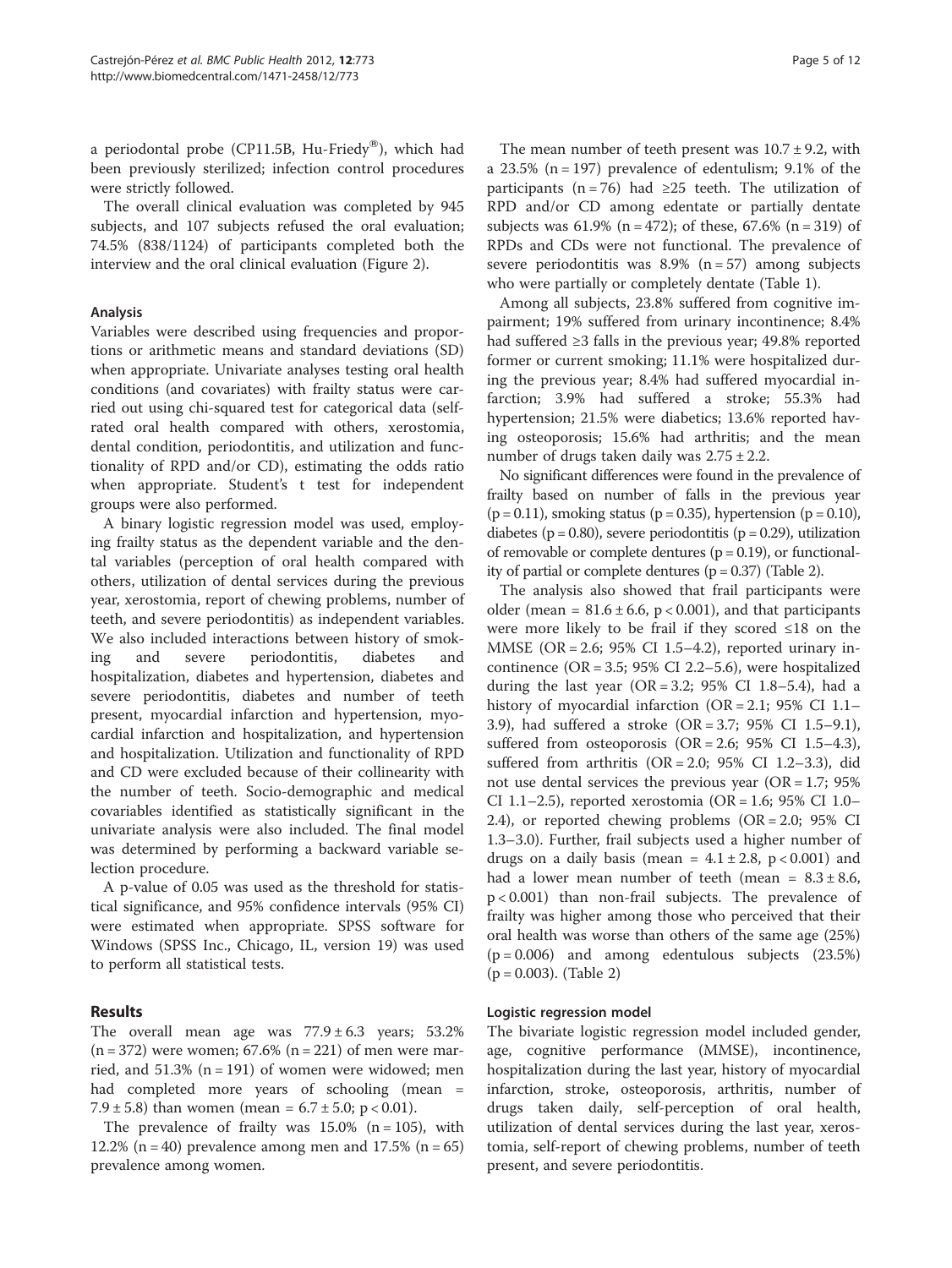<span id="page-5-0"></span>

| <b>Oral health Conditions</b>                                       |                       | n (%)      |
|---------------------------------------------------------------------|-----------------------|------------|
| Self-perception of oral health compared with others of the same age | Better                | 314 (37.5) |
|                                                                     | Equal                 | 289 (34.5) |
|                                                                     | Worse                 | 82 (9.8)   |
|                                                                     | Don't Know,           | 153 (18.2) |
|                                                                     | Not Answered          |            |
|                                                                     | Total                 | 838        |
| Utilization of dental services during the last year                 | Yes                   | 387 (46.2) |
|                                                                     | No                    | 450 (53.7) |
|                                                                     | Not answered          | 1(0.1)     |
|                                                                     | Total                 | 837        |
| Chewing problems                                                    | <b>No</b>             | 444 (53.0) |
|                                                                     | Yes                   | 393 (46.9) |
|                                                                     | Not answered          | 1(0.1)     |
|                                                                     | Total                 | 838        |
| Xerostomia                                                          | No                    | 458 (54.7) |
|                                                                     | Yes                   | 378 (45.1) |
|                                                                     | Not answered          | 2(0.2)     |
|                                                                     | Total                 | 838        |
| Number of teeth                                                     | Mean (SD)             | 10.7(9.2)  |
|                                                                     | Median                | 10         |
|                                                                     | Maximum               | 32         |
|                                                                     | Total                 | 838        |
| <b>Dental condition</b>                                             | Edentulism            | 197 (23.5) |
|                                                                     | Partial edentulism    | 565 (67.4) |
|                                                                     | Dentate ≥25 teeth     | 76 (9.1)   |
|                                                                     | Total                 | 838        |
| Utilization of RPD and/or CD among edentate and partially dentate   | Not wearing           | 290 (38.1) |
|                                                                     | Wearing RPD and/or CD | 472 (61.9) |
|                                                                     | Total                 | 762        |
| Functionality of RPD and/or CD among RPD and CD users               | Non functional        | 319 (67.6) |
|                                                                     | Functional            | 153 (32.4) |
|                                                                     | Total                 | 472        |
| Periodontitis among partially and complete dentate                  | Not severe            | 580 (91.1) |
|                                                                     | Severe                | 57 (8.9)   |
|                                                                     | Rejected evaluation   | 4          |
|                                                                     | Total                 | 641        |

RPD = Removable Partial Denture; CD = Complete Denture.

The final model adequately describes the data (Hosmer-Lemeshow goodness-of-fit = 0.101), explains 34.4% (Nagelkerke pseudo r-squared) of the variability in frailty classification, and properly classifies 88.2% of the participants.

The final model showed an increased probability of frailty among women (OR = 1.9; 95% CI 1.07-3.5), those who reported urinary incontinence (OR = 2.7; 95% CI 1.5–4.9), those who had suffered myocardial infarction (OR = 3.8; 95% CI 1.004–14.1), those who reported their oral health to be worse than others of the same age  $(OR = 3.2; 95\% CI 1.4 - 7.2)$ , and those who did not use dental services during the previous year (OR = 2.1; 95% CI 1.2–3.7); also, for each additional year of age and each additional drug consumed per day, the probability of being frail increased 10% and 30%, respectively. Frailty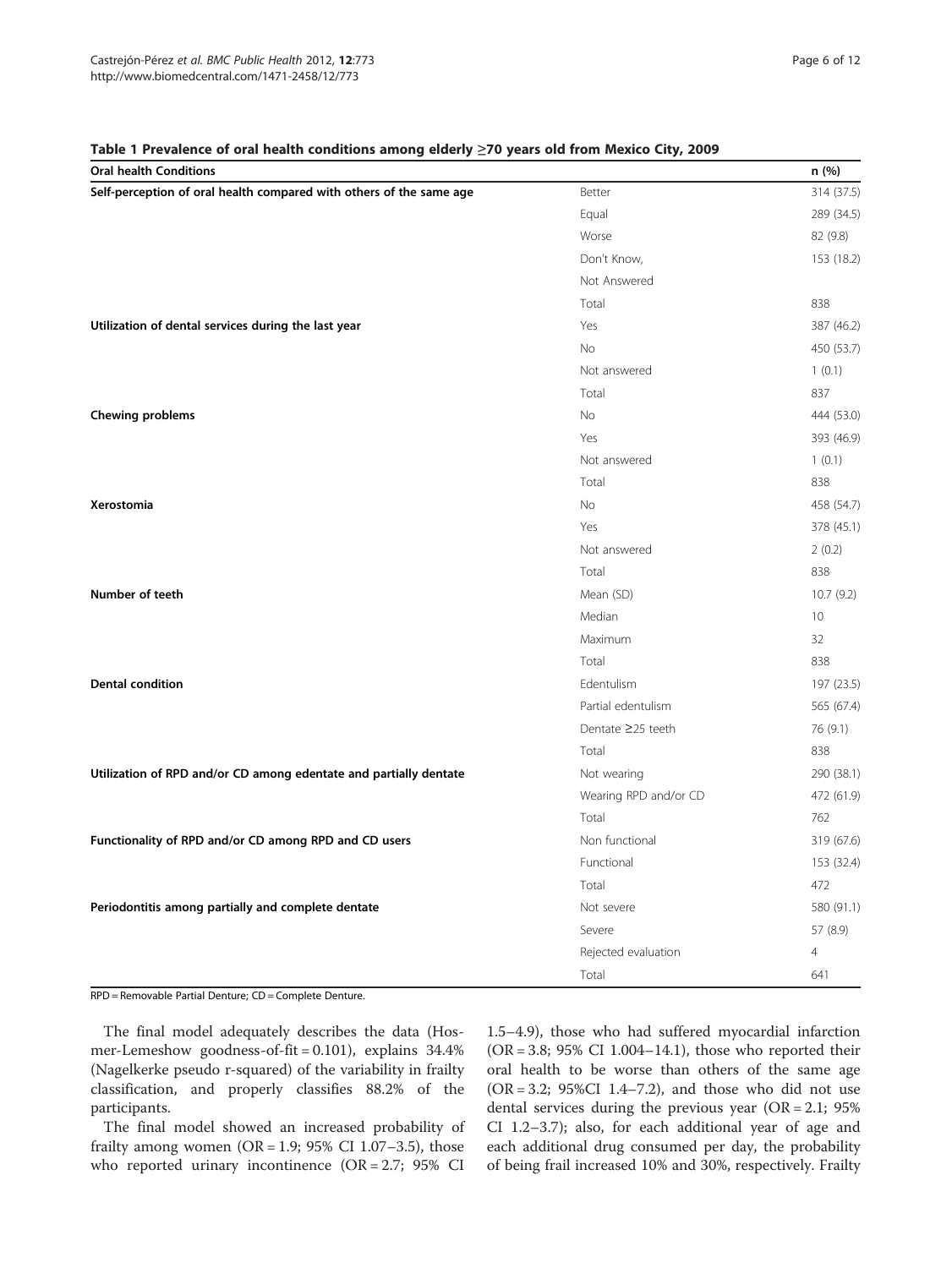| Variable                                          | Scale<br>No | Frailty (%) |            |              | р       | OR   | 95% CI        |
|---------------------------------------------------|-------------|-------------|------------|--------------|---------|------|---------------|
|                                                   |             |             | Yes        | <b>Total</b> |         |      |               |
| Age                                               | Mean (SD)   | 77.2 (5.9)  | 81.6 (6.6) | 77.9 (6.3)   | < 0.001 |      |               |
|                                                   | Total       | 594         | 105        | 699          |         |      |               |
| Sex                                               | Male        | 287 (87.8)  | 40 (12.2)  | 327          | 0.053   | 1.52 | $0.99 - 2.33$ |
|                                                   | Female      | 307 (82.5)  | 65 (17.5)  | 372          |         |      |               |
|                                                   | Total       | 594 (85.0)  | 105 (15.0) | 699          |         |      |               |
| <b>MMSE</b>                                       | 19-30       | 523 (87)    | 78 (13.0)  | 601          | < 0.001 | 2.55 | 1.54-4.22     |
|                                                   | $\leq 18$   | 71 (72.4)   | 27 (27.6)  | 98           |         |      |               |
|                                                   | Total       | 594 (85.0)  | 105 (15.0) | 699          |         |      |               |
| Urinary incontinence                              | No          | 507 (88.9)  | 63 (11.1)  | 570          | < 0.001 | 3.49 | 2.18-5.59     |
|                                                   | Yes         | 83 (69.7)   | 36 (30.3)  | 119          |         |      |               |
|                                                   | Total       | 590         | 99         | 689          |         |      |               |
| $\geq$ 3 falls during the previous 12 months      | No          | 502 (85.8)  | 83 (14.2)  | 585          | 0.11    | 1.71 | $0.88 - 3.30$ |
|                                                   | Yes         | 46 (78.0)   | 13 (22.0)  | 59           |         |      |               |
|                                                   | Total       | 548         | 96         | 644          |         |      |               |
| Smoking                                           | No          | 282 (83.7)  | 55 (16.3)  | 337          | 0.35    | 0.82 | $0.52 - 1.25$ |
|                                                   | Yes         | 312 (86.2)  | 50 (13.8)  | 362          |         |      |               |
|                                                   | Total       | 594         | 105        | 699          |         |      |               |
| Hospitalization previous 12 months                | No          | 543 (87.0)  | 81 (13.0)  | 624          | < 0.001 | 3.15 | 1.84-5.41     |
|                                                   | Yes         | 51 (68.0)   | 24 (32.0)  | 75           |         |      |               |
|                                                   | Total       | 594         | 105        | 699          |         |      |               |
| <b>Myocardial infarction</b>                      | No          | 549 (85.9)  | 90 (14.1)  | 639          | 0.02    | 2.08 | 1.11-3.89     |
|                                                   | Yes         | 44 (74.6)   | 15 (25.4)  | 59           |         |      |               |
|                                                   | Total       | 593         | 105        | 698          |         |      |               |
| <b>Stroke</b>                                     | No          | 580 (85.7)  | 97 (14.3)  | 677          | 0.003   | 3.68 | 1.49-9.11     |
|                                                   | Yes         | 13 (61.9)   | 8(38.1)    | 21           |         |      |               |
|                                                   | Total       | 593         | 105        | 698          |         |      |               |
| Hypertension                                      | No          | 254 (84.9)  | 45 (15.1)  | 299          | 1.00    | 1.00 | $0.66 - 1.52$ |
|                                                   | Yes         | 333 (84.9)  | 59 (15.1)  | 392          |         |      |               |
|                                                   | Total       | 587         | 104        | 691          |         |      |               |
| <b>Diabetes</b>                                   | No          | 466 (84.9)  | 83 (15.1)  | 549          | 0.80    | .936 | $0.56 - 1.57$ |
|                                                   | Yes         | 126 (85.7)  | 21(14.3)   | 147          |         |      |               |
|                                                   | Total       | 592         | 104        | 696          |         |      |               |
| Osteoporosis                                      | No          | 518 (87.2)  | 76 (12.8)  | 594          | < 0.001 | 2.57 | 1.54-4.28     |
|                                                   | Yes         | 69 (72.6)   | 26 (27.4)  | 95           |         |      |               |
|                                                   | Total       | 587         | 102        | 689          |         |      |               |
| <b>Arthritis</b>                                  | No          | 510 (86.6)  | 79 (13.4)  | 589          | 0.005   | 2.02 | 1.23-3.34     |
|                                                   | Yes         | 83 (76.1)   | 26 (23.9)  | 109          |         |      |               |
|                                                   | Total       | 593         | 105        | 698          |         |      |               |
| Utilization of dental services previous 12 months | Yes         | 302 (88.3)  | 40 (11.7)  | 342          | 0.020   | 1.65 | 1.08-2.54     |
|                                                   | No          | 292 (82.0)  | 64 (18.0)  | 356          |         |      |               |
|                                                   | Total       | 594         | 104        | 698          |         |      |               |

<span id="page-6-0"></span>Table 2 Sociodemographic, medical and oral health characteristics by frailty status, elderly ≥70 years from Mexico City, 2009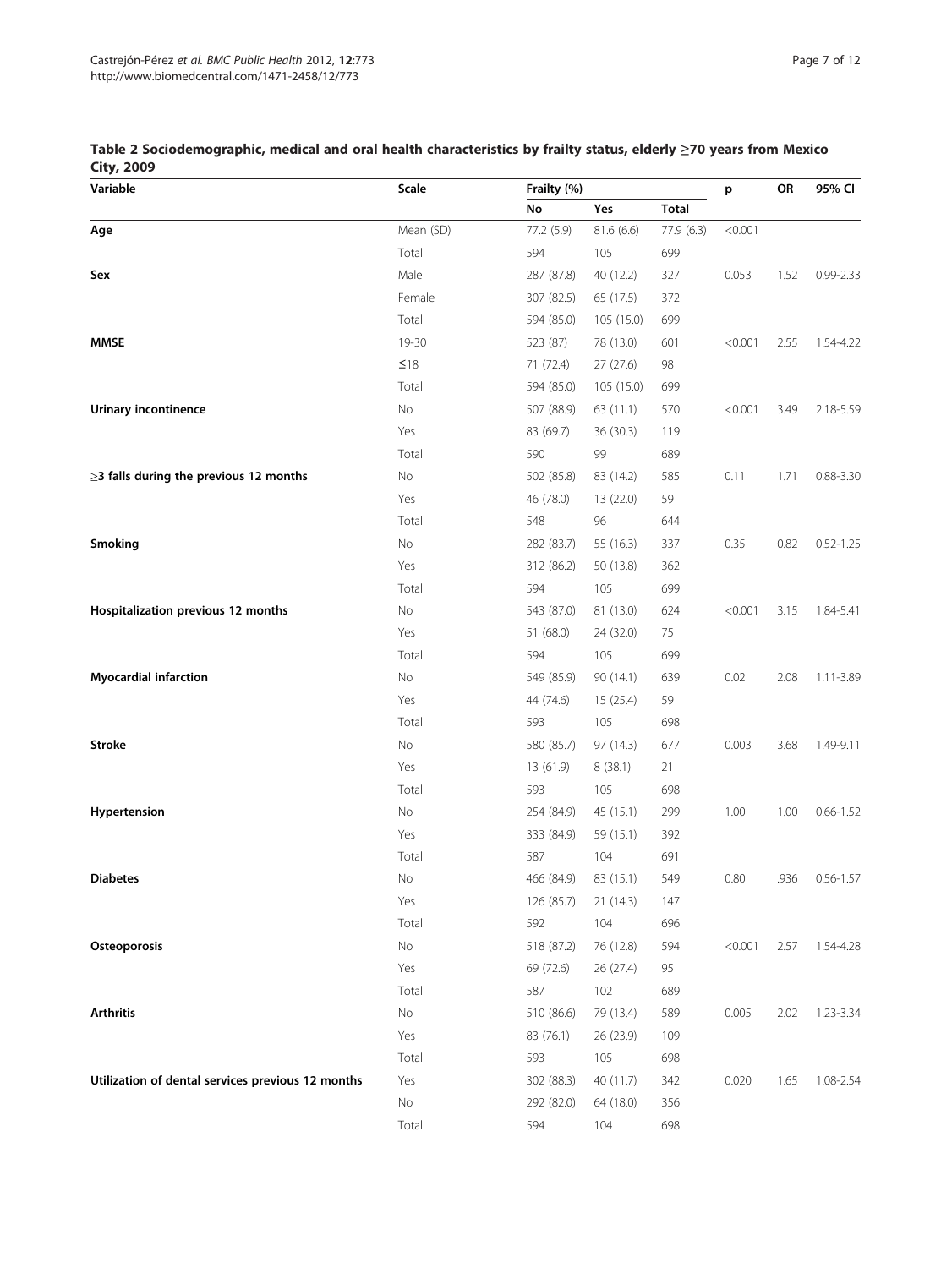|                        |  | Table 2 Sociodemographic, medical and oral health characteristics by frailty status, elderly $\geq$ 70 years from Mexico |  |
|------------------------|--|--------------------------------------------------------------------------------------------------------------------------|--|
| City, 2009 (Continued) |  |                                                                                                                          |  |

| No                  | 342 (87.5) | 49 (12.5) | 391       | 0.038   | 1.55 | 1.02-2.35     |
|---------------------|------------|-----------|-----------|---------|------|---------------|
|                     |            |           |           |         |      |               |
| Yes                 | 252 (81.8) | 56 (18.2) | 308       |         |      |               |
| Total               | 594        | 105       | 699       |         |      |               |
| No                  | 343 (88.9) | 43 (11.1) | 386       | 0.001   | 1.97 | 1.29-3.00     |
| Yes                 | 251 (80.2) | 62 (19.8) | 313       |         |      |               |
| Total               | 594        | 105       | 699       |         |      |               |
| No                  | 443 (87.7) | 62 (12.3) | 505       | 0.29    | 1.54 | $0.69 - 3.47$ |
| Yes                 | 37 (82.2)  | 8 (17.8)  | 45        |         |      |               |
| Total               | 480        | 70        | 550       |         |      |               |
| No                  | 185 (81.9) | 41 (18.1) | 226       | 0.19    | 0.75 | $0.48 - 1.16$ |
| Yes                 | 349 (85.7) | 58 (14.3) | 407       |         |      |               |
| Total               | 534        | 99        | 633       |         |      |               |
| Yes                 | 117 (88.0) | 16(12.0)  | 133       | 0.37    | 1.32 | $0.71 - 2.45$ |
| No                  | 232 (84.7) | 42 (15.3) | 274       |         |      |               |
| Total               | 349        | 58        | 407       |         |      |               |
| Mean (SD)           | 2.6(1.9)   | 4.1(2.8)  | 2.8(2.2)  | < 0.001 |      |               |
| Total               | 585        | 104       | 689       |         |      |               |
| Mean (SD)           | 11.8(9.2)  | 8.3(8.6)  | 11.3(9.2) | < 0.001 |      |               |
| Median              | 11         | 6         | 10        |         |      |               |
| Total               | 594        | 105       | 699       |         |      |               |
| Better              | 275 (89.0) | 34 (11.0) | 309       | 0.006   |      |               |
| Same                | 237 (83.5) | 47 (16.5) | 284       |         |      |               |
| Worse               | 57 (75.0)  | 19 (25.0) | 76        |         |      |               |
| Total               | 569        | 100       | 669       |         |      |               |
| Complete Edentulism | 114(76.5)  | 35(23.5)  | 149       | 0.003   |      |               |
| Partial Edentulism  | 420 (86.8) | 64 (13.2) | 484       |         |      |               |
| Dentate             | 60 (90.9)  | 6(9.1)    | 66        |         |      |               |
| Total               | 594        | 105       | 699       |         |      |               |
|                     |            |           |           |         |      |               |

MMSE = Minimental State Examination; RPD = Removable Partial Denture; CD = Complete Denture.

prevalence was not significantly different based on hospitalization during the previous year (OR = 2.4; 95% CI 0.99–5.7,  $p = 0.053$ ) or based on severe periodontitis (OR = 3.8; 95% CI 0.93–15.4, p = 0.062) (Table [3](#page-8-0)).

## **Discussion**

We observed, using a representative sample of people ≥70 years old who resided in one district of Mexico City, that the perception of having worse oral health than others of the same age and the failure to utilize dental services were associated with an increased probability of being frail. This is the first study that has explored frailty in the Mexican elderly and included oral health components. The multidisciplinary approach of this project allows us to explore the relationships between frailty and many other variables [\[32](#page-11-0)].

There are few previous data on the association between oral health and some components of the frailty syndrome, but not with the frailty syndrome overall [[34,35\]](#page-11-0).

There was an association between not using dental services during the past year and a higher probability of being frail and  $(OR = 2.1, 95\% \text{ CI } 1.2-3.8)$ ; Overall, the utilization of dental services among the elderly is lower [[43\]](#page-11-0) (49% in this study) than the utilization of medical services (85%) [[44](#page-11-0)]. According to Kiyak [\[45](#page-11-0)], elderly people who believe that declining health is a part of aging and that recovery is not possible, reflect that attitude by not utilizing dental services. Taking this into account, the observed lack of utilization of dental services might also reflect compromised general health, which in turn may be correlated with frailty.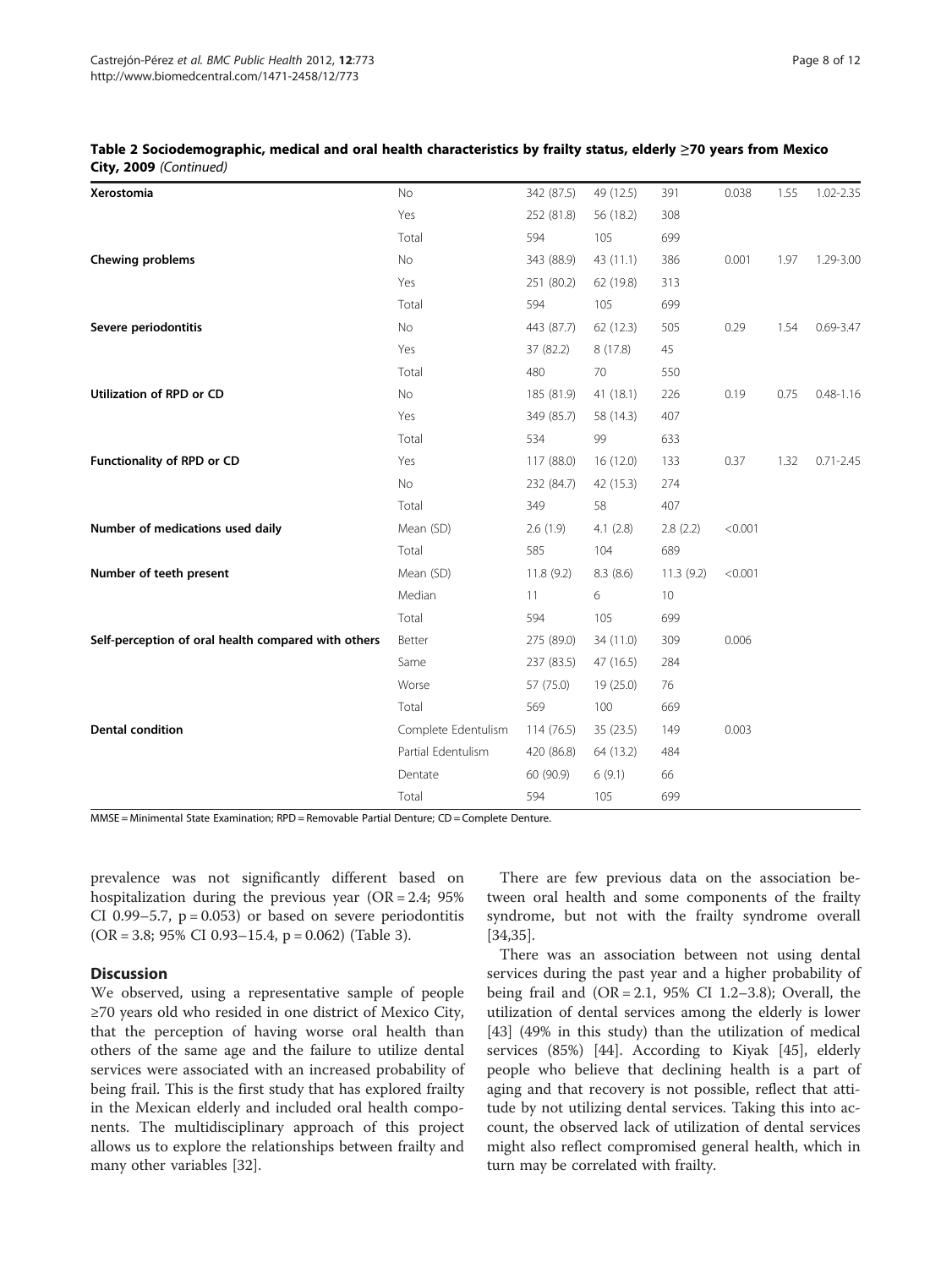|                                     | Wald  | DF             | P     | <b>OR</b> | 95% CI |       |
|-------------------------------------|-------|----------------|-------|-----------|--------|-------|
|                                     |       |                |       |           | Lower  | Upper |
| Sex (Women)                         | 4.72  |                | 0.03  | 1.94      | 1.07   | 3.52  |
| Age (years)                         | 17.62 |                | 0.00  | 1.09      | 1.05   | 1.14  |
| MMSE $(\leq 18)$                    | 2.50  |                | 0.11  | 1.72      | 0.88   | 3.39  |
| Incontinence (yes)                  | 10.66 |                | 0.001 | 2.72      | 1.49   | 4.95  |
| Hospitalization (yes)               | 3.75  |                | 0.053 | 2.37      | 0.99   | 5.67  |
| Medications per day (number)        | 20.09 |                | 0.00  | 1.31      | 1.16   | 1.47  |
| Myocardial infarction(yes)          | 3.86  |                | 0.049 | 3.76      | 1.004  | 14.07 |
| Stroke (yes)                        | 1.29  |                | 0.26  | 2.14      | 0.57   | 7.98  |
| Osteoporosis (yes)                  | 2.55  |                | 0.11  | 1.76      | 0.88   | 3.51  |
| Self-perception of oral health      |       |                |       |           |        |       |
| <b>Better</b>                       | 8.63  | $\overline{2}$ | 0.01  |           |        |       |
| Same                                | 3.36  |                | 0.07  | 1.76      | 0.96   | 3.24  |
| Worse                               | 8.23  |                | 0.004 | 3.23      | 1.45   | 7.21  |
| Utilization of dental services (no) | 6.60  |                | 0.01  | 2.10      | 1.19   | 3.71  |
| Number of teeth (number)            | 0.65  |                | 0.42  | 0.99      | 0.95   | 1.02  |
| Severe periodontitis (yes)          | 3.48  |                | 0.062 | 3.79      | 0.93   | 15.37 |
| Periodontitis * smoking             | 0.63  |                | 0.43  | 0.43      | 0.05   | 3.51  |
| Number of teeth * diabetes          | 3.01  |                | 0.08  | 0.94      | 0.87   | 1.01  |
| Stroke * hypertension               | 0.63  |                | 0.43  | 0.52      | 0.10   | 2.59  |
| Stroke * hospitalization            | 1.16  |                | 0.28  | 0.32      | 0.04   | 2.57  |
| Diabetes * hospitalization          | 0.47  |                | 0.49  | 1.76      | 0.35   | 8.78  |
| Constant                            | 34.18 |                | 0.000 | 0.00      |        |       |

<span id="page-8-0"></span>Table 3 Final logistic regression model for frailty, elderly ≥70 years old from Mexico City, 2009

MMSE = Minimental State Examination.

Another possible explanation could be constriction of life space, which has been recognized as a risk factor for frailty [\[46\]](#page-11-0). Constriction of life space is attributable to loss of mobility, weakness, and slowness, which result in difficulties with moving and travelling independently to receive dental care. This, in addition to low expectations about oral health, could contribute to this population's failure to utilize dental services.

The probability of being frail was 2.2 times higher for those who considered their oral health worse than others of the same age; this could be explained by the positive association between oral health and general health [\[3,6](#page-10-0)]. We can assume that a bad perception of oral health reflects declining general health.

Oral health is recognized as a component of general health [\[3](#page-10-0)], and it is unusual for people to identify oral health conditions as their only health problems when those issues are so advanced that they affect feeding ability, speaking, chewing, physical appearance, and social life, frequently producing pain and favoring depression [[47-50](#page-11-0)]. Also, when oral health is poor, inflammation markers are increased, which in turn can alter the metabolism of other organs; even though self-perception of oral health is subjective, it can represent a risk indicator for frailty.

Oral health expectations among the elderly could also be influenced by age, education level, socioeconomic situation, and social support [[51\]](#page-11-0), variables that have been associated with frailty.

Even though the presence of severe periodontitis did not surpass the threshold of statistical significance as a predictor of frailty ( $OR = 3.9$ ,  $95\%$  CI 0.98-15.6) in the final logistic model, the physiological process related to the development of periodontal infection could be related to the development of frailty. It has been shown that severe periodontitis is linked to energy imbalance, which in the elderly has been associated with loss of mobility and strength alterations that end with the development of frailty syndrome. It has been shown that higher concentrations of pro-inflammatory cytokines could favor the altered inflammation state observed in frailty syndrome [[29,](#page-10-0)[52,53\]](#page-11-0). It is important to point out that periodontitis requires the presence of teeth; in the logistic regression model, we included edentulous subjects in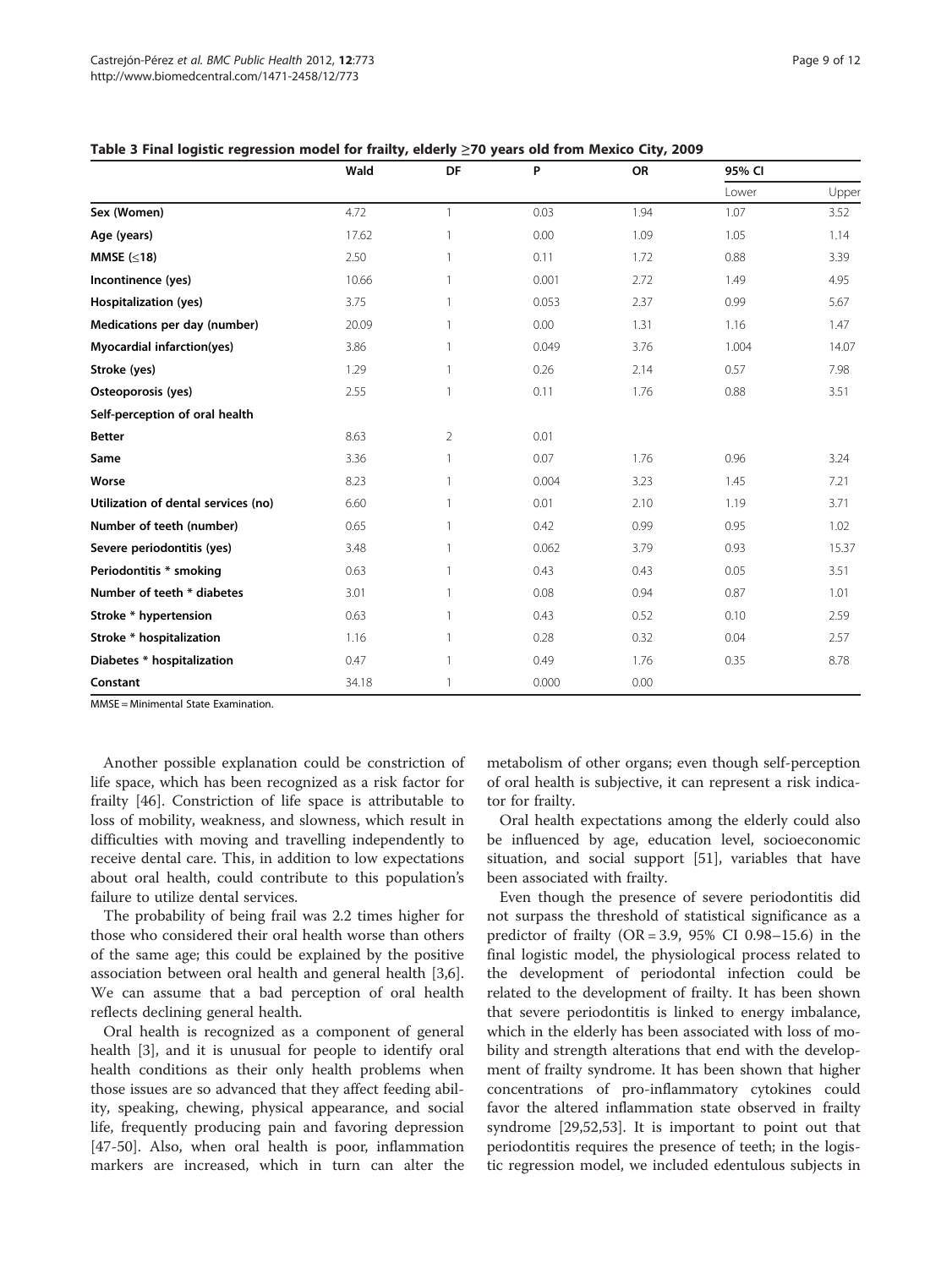the "no severe periodontitis" group in order to preserve the sample size, but in a later analysis considering only completely or partially dentate (1–32 teeth) subjects, we observed that those with severe periodontitis have 5.3 times the risk for frailty than those without severe periodontitis (95% CI 1.3–22.2). The participation of severe periodontitis in the development of frailty should be explored in the longitudinal analysis.

Other studies have explored the relationship between dental variables and frailty: Avlund et al. [\[34](#page-11-0)] reported that having few teeth increases the risk of fatigue in the elderly; also, Semba et al. [[35](#page-11-0)] reported that frail edentate women with complete dentures who complain about chewing problems have higher mortality rates than frail edentulous women who reported no chewing problems. In this study, we did not find an association between the number of teeth and frailty or between chewing problems and frailty; we must consider that in our sample the prevalence of overweight and obesity was 75%, which could dissipate the effect of tooth loss on frailty among the elderly in Coyoacán. On the other hand, elderly people living in Mexico who have few (1-9) teeth and who wear nonfunctional dental prostheses tend to modify their diets, increasing the consumption of lownutrient foods. This could explain the fact that many of them are overweight and obese, and it could hide the effects of having few or no teeth on the risk of frailty and mortality [[34,35\]](#page-11-0). It is important to mention that obese sarcopenia could be a confounding factor in the evaluation of frailty [\[54](#page-11-0)].

Several researchers have measured dental variables with physical activity. Takata and cols., explored the association between chewing ability and number of teeth with physical activity using hand grip strength, leg extensor strength, leg extensor power, stepping rate, and one-leg standing time as indicators. These are specific measurements of physical activity, one of the components of frailty. However, comparisons with our study are difficult because we used The Physical Activity Scale for the Elderly (PASE) [\[38](#page-11-0)], an instrument designed for screening for low physical activity in the elderly. Also, we measured frailty as a whole and not considering the components individually. Even when the associations of chewing ability and number of teeth with frailty were statistically significant in the univariate model, in the logistic regression model the associations disappeared. Similarly, Takata did not find association with number of teeth; but when comparing the number of chewable foods they observed an increase in isokinetic leg extension power and in one-leg standing time, association that we did not observed with frailty. The type of measurement for physical activity used in this study might be a limitation, it is worth considering in future studies a more detailed measurement [\[55](#page-11-0)].

It is important to mention that this study included clinical evaluation of dental variables as well as questions about self-perception of oral health and self-reports of utilization of dental services during the last year. None of these variables has been considered in other reports on frailty. However, the inclusion of several oral health conditions represents a challenge because of the mutually exclusive characteristics of some dental variables (e. g., periodontitis and edentulism).

We recognize the need for a global oral health indicator, and we question, "What would be an optimal oral health indicator in the elderly, and how can we measure it?" A global oral health indicator should be able to classify those people who are properly rehabilitated (using functional dental prosthesis) and have no periodontal problems. It should also be able to classify those with complex oral conditions (e.g., nonfunctional dental prosthesis and periodontal disease in the remaining teeth, or presence of remaining roots), which could increase the risk of developing other chronic conditions, favoring energy imbalance and creating clinical and therapeutic challenges.

The covariates measured in this analysis were consistent with those measured in previous reports; we observed a higher risk of frailty among those who had been hospitalized during the previous year, those who consumed higher number of drugs on a daily basis, those who reported incontinence, and those who had a history of myocardial infarction [\[26,27,](#page-10-0)[51,56-58](#page-11-0)].

#### Study limitations

Due to the cross-sectional nature of the study design, causal inferences cannot be made. In order to deepening in the relationship between oral health status and frailty, it is necessary to perform longitudinal studies.

Even though the non-response rate was 25% for the dental clinical evaluation, many characteristics of those who accepted and those who did not accept the oral clinical evaluation were similar. Similarities between responding and non-responding groups were found with respect to sociodemographic characteristics such as age and gender, medical variables, dental services utilization, and self-perception of oral health. The number of years of education completed was higher among those who did not accept the oral clinical evaluation. As a whole, these results imply that there are no differences between subjects who were clinically evaluated and those who were not. Certain oral health-related variables, such as coronal and root caries and oral mucosal lesions, were not evaluated because of time constraints on the clinical evaluations. Furthermore, it is possible that the mutually exclusive relationships between some clinical dental data (e.g., periodontitis and edentulism) interfere with the inclusion of the variables in the analysis. Another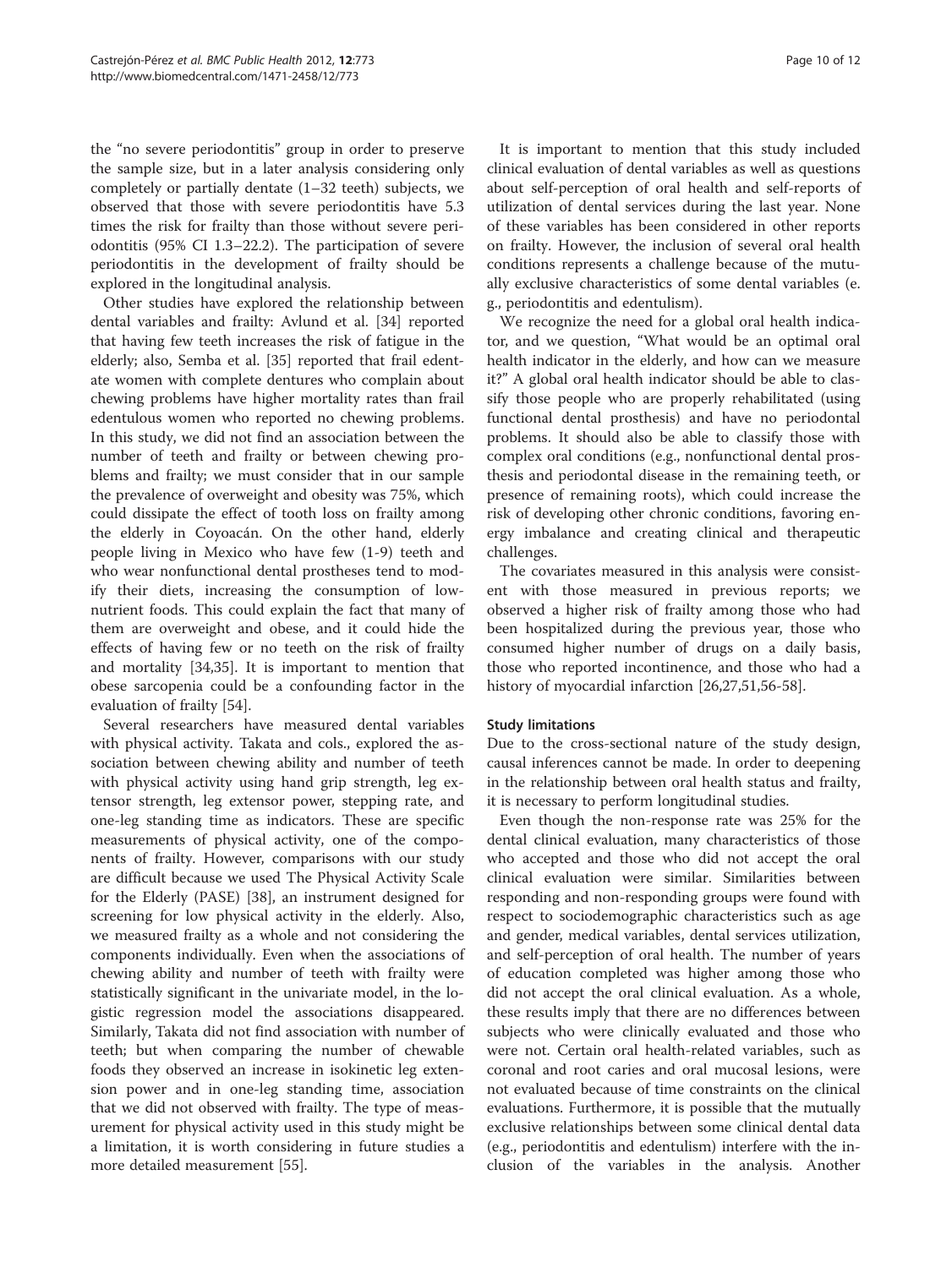<span id="page-10-0"></span>limitation could be the type of measurements used for frailty; we used epidemiological screening methods recommended for the elderly population. In order to have more accurate results it can be considered the utilization of more detailed measurements for the components of frailty in future studies.

## Conclusions

Low utilization of dental services and poor selfperception of oral health could be considered possible risk markers for frailty syndrome. The role of periodontitis and other oral clinical variables in frailty should be explored in longitudinal studies. The comprehensive geriatric assessment should include a question about self-perception of oral health, because this question reflects both objective and subjective aspects of health and is associated with a higher probability of being frail. The inclusion of a question about utilization of dental services during the previous year on the comprehensive geriatric assessment should also be considered, because the answer to this question is related to other factors that can promote the development of frailty.

#### Abbreviations

CD: Complete Denture; INCMNSZ: Instituto Nacional de Ciencias Médicas y Nutrición "Salvador Zubirán" (Institute of Medical Sciences and Nutrition "Salvador Zubirán"); INSP: Instituto Nacional de Salud Pública (National Institute of Public Health); MMSE: Mini-Mental State Examination; PSR: Periodontal Screening and Recording Index; RPD: Removable Partial Denture; SD: Standard Deviation; UNAM: Universidad Nacional Autónoma de México (National Autonomous University of Mexico); WHO: World Health Organization.

#### Competing interests

The authors declare that they have no competing interests.

#### Authors' contributions

SABY, LMGR, and JAAF participated in the design of the study. RCCP and SABY performed data analysis, interpreted the data and drafted the manuscript. All authors read and approved the final manuscript.

#### Acknowledgements

The Mexican Study of Nutritional and Psychosocial Markers of Frailty among Community-Dwelling Elderly was funded by the National Council for Science and Technology of Mexico (SALUD-2006-C01- 45075), and the Dental School at the National Autonomous University of Mexico.

#### Author details

<sup>1</sup> Programa de Maestría y Doctorado en Ciencias Médicas, Odontológicas y de la Salud, Universidad Nacional Autónoma de México, Ciudad Universitaria, Av. Universidad 3000, Del. Coyoacán C.P. 04510Distrito Federal, México. <sup>2</sup>Coordinación de Salud Pública Bucal, División de Estudios de Posgrado e Investigación, Facultad de Odontología, Universidad Nacional Autónoma de México, Ciudad Universitaria, Av. Universidad 3000, Del. Coyoacán, C.P. 04510Distrito Federal, México. <sup>3</sup>Instituto Nacional de Geriatría, Blvd. Adolfo Ruíz Cortines 2767, Col. San Jerónimo Lídice, Del. Magdalena Contreras C.P. 10200Distrito Federal, México. <sup>4</sup>Clínica de Geriatría, Instituto Nacional de Ciencias Médicas y Nutrición,"Salvador Zubirán", Vasco de Quiroga 15, Col. Sección XVI, Del. Tlalpan C.P. 14000Distrito Federal, México.

#### Received: 5 April 2012 Accepted: 3 September 2012 Published: 12 September 2012

#### References

- 1. Petersen PE: The World Oral Health Report 2003. In Edited by Programme WGOH. Geneva: World Health Organization; 2003:45.
- 2. Sheiham A: Oral health, general health and quality of life. Bull World Health Organ 2005, 83(9):644.
- 3. Locker D: Concepts of oral health, disease and the quality of life. In Measuring oral health and quality of life. Edited by Slade G 1997:11–24.
- 4. Hummel SK, Wilson MA, Marker VA, Nunn ME: Quality of removable partial dentures worn by the adult U.S. population. J Prosthet Dent 2002, 88(1):37–43.
- 5. Petersen PE, Kandelman D, Arpin S, Ogawa H: Global oral health of older people–call for public health action. Community Dent Health 2010, 27(4 Suppl 2):257–267.
- 6. Petersen PE, Ueda H, Oral Health in Ageing Societies: Integration of oral health and general health report of a meeting convened at the WHO, Centre for Health Development in Kobe, Japan 1-3 June 2005. Geneva: World Health Organization; 2006:59.
- 7. Petersen PE, Yamamoto T: Improving the oral health of older people: the approach of the WHO Global Oral Health Programme. Community Dent Oral Epidemiol 2005, 33(2):81–92.
- 8. Polzer I, Schimmel M, Muller F, Biffar R: Edentulism as part of the general health problems of elderly adults. Int Dent J 2010, 60(3):143-155.
- 9. Brennan DS, Spencer AJ, Roberts-Thomson KF: Tooth loss, chewing ability and quality of life. Qual Life Res 2007, 17(2):227–235.
- 10. Jung YM, Shin DS: Oral health, nutrition, and oral health-related quality of life among Korean older adults. J Gerontol Nurs 2008, 34(10):28-35.
- 11. Lahti S, Suominen-Taipale L, Hausen H: Oral health impacts among adults in Finland: competing effects of age, number of teeth, and removable dentures. Eur J Oral Sci 2008, 116(3):260–266.
- 12. N'Gom PL Woda A: Influence of impaired mastication on nutrition. J Prosthet Dent 2002, 87(6):667–673.
- 13. Nowjack-Raymer RE, Sheiham A: Numbers of natural teeth, diet, and nutritional status in US adults. J Dent Res 2007, 86(12):1171–1175.
- 14. Sahyoun NR, Lin CL, Krall E: Nutritional status of the older adult is associated with dentition status. J Am Diet Assoc 2003, 103(1):61–66.
- 15. Walls A, Steele J: The relationship between oral health and nutrition in older people. Mech Ageing Dev 2004, 125(12):853–857.
- 16. Walls AW, Steele JG, Sheiham A, Marcenes W, Moynihan PJ: Oral health and nutrition in older people. J Public Health Dent 2000, 60(4):304–307.
- 17. Koehler J, Leonhaeuser I-U: Changes in food preferences during aging. Ann Nutr Metab 2008, 52(1):15–19.
- 18. Parker B, Chapman I: Food intake and ageing? The role of the gut. Mech Ageing Dev 2004, 125(12):859–866.
- 19. Mealey BL, Ocampo GL: Diabetes mellitus and periodontal disease. Periodontol 2007, 44:127–153.
- 20. Karnoutsos K, Papastergiou P, Stefanidis S, Vakaloudi A: Periodontitis as a risk factor for cardiovascular disease: the role of anti-phosphorylcholine and anti-cardiolipin antibodies. Hippokratia 2008, 12(3):144–149.
- 21. Syrjala AM, Ylostalo P, Hartikainen S, Sulkava R, Knuuttila M: Number of teeth and selected cardiovascular risk factors among elderly people. Gerodontology 2010, 27(3):189–192.
- 22. Touger-Decker R: Diet, cardiovascular disease and oral health: promoting health and reducing risk. J Am Dent Assoc 2010, 141(2):167-170.
- 23. Felton DA: Edentulism and comorbid factors. J Prosthodont 2009, 18(2):88–96.
- 24. Petersen PE: The World Oral Health Report 2003: continuous improvement of oral health in the 21st century–the approach of the WHO Global Oral Health Programme. Community Dent Oral Epidemiol 2003, 31(Suppl 1):3–23.
- 25. Sheiham A, Watt RG: The common risk factor approach: a rational basis for promoting oral health. Community Dent Oral Epidemiol 2000, 28(6):399–406.
- 26. Fried LP, Tangen CM, Waltson J: Frailty in older adults: evidence for a phenotype. J Gerontol 2002, 56(A):M146–M156.
- 27. Fried LP, Ferrucci L, Darer J, Williamson JD, Anderson G: Untangling the concepts of disability, frailty, and comorbidity: implications for improved targeting and care. J Gerontol A Biol Sci Med Sci 2004, 59(3):255-263.
- 28. Lipsitz LA: Physiological complexity, aging, and the path to frailty. Sci Aging Knowledge Environ 2004, 2004(16):pe16–pe16.
- 29. Walston J: Frailty-the search For underlying causes. Sci Aging Knowledge Environ 2004, 2004(4):4pe-4.